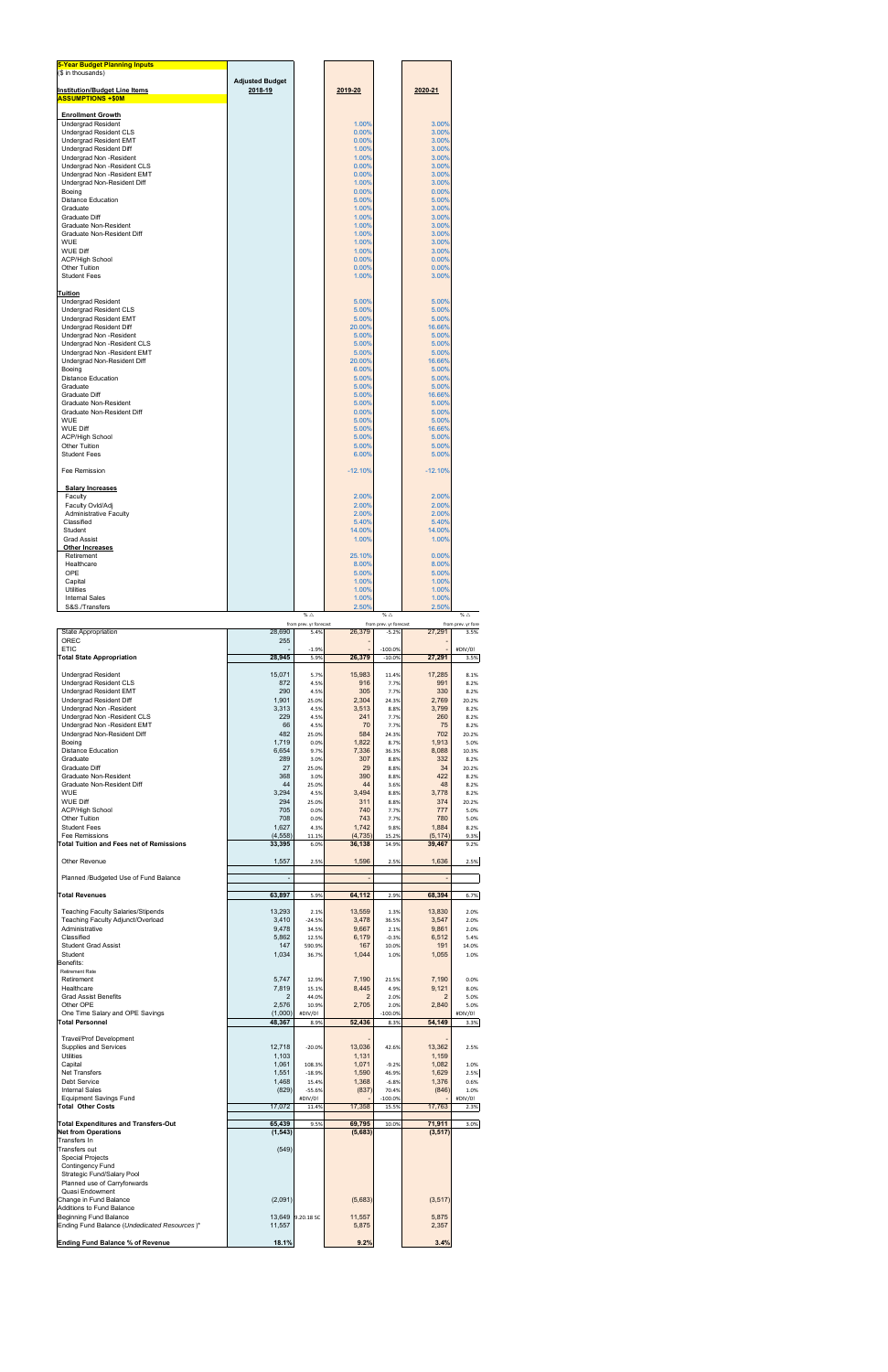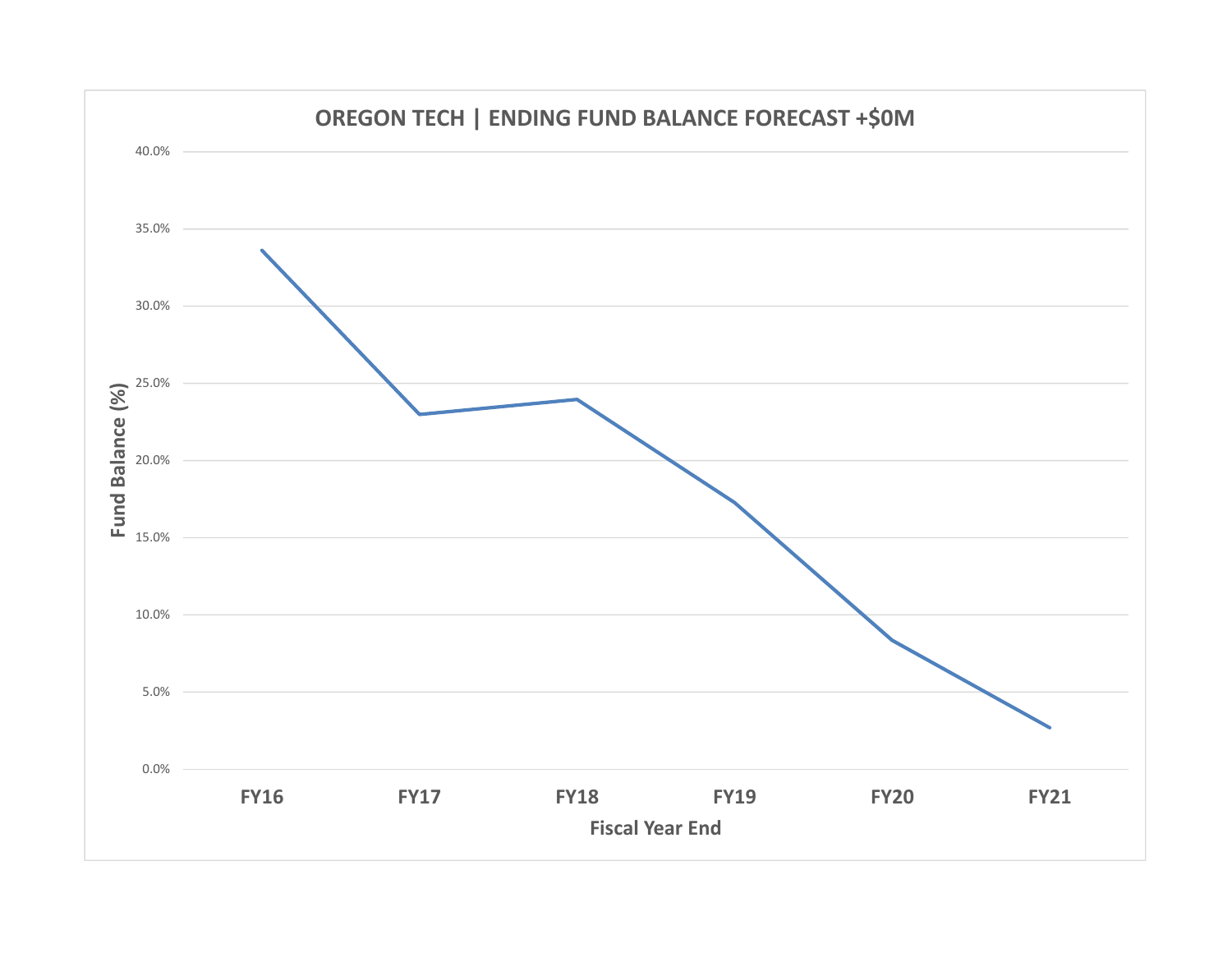| 5-Year Budget Planning Inputs        |                        |                        |           |                        |           |                        |           |
|--------------------------------------|------------------------|------------------------|-----------|------------------------|-----------|------------------------|-----------|
| (\$ in thousands)                    |                        |                        |           |                        |           |                        |           |
|                                      | <b>Adjusted Budget</b> |                        |           |                        |           |                        |           |
| <b>Institution/Budget Line Items</b> | 2018-19                |                        | 2019-20   |                        | 2020-21   |                        | 2021-22   |
| <b>ASSUMPTIONS +\$40.5M</b>          |                        |                        |           |                        |           |                        |           |
|                                      |                        |                        |           |                        |           |                        |           |
| <b>Enrollment Growth</b>             |                        |                        |           |                        |           |                        |           |
| <b>Undergrad Resident</b>            |                        |                        | 1.00%     |                        | 3.00%     |                        | 3.00%     |
| <b>Undergrad Resident CLS</b>        |                        |                        | 0.00%     |                        | 3.00%     |                        | 3.00%     |
| <b>Undergrad Resident EMT</b>        |                        |                        | 0.00%     |                        | 3.00%     |                        | 3.00%     |
| Undergrad Resident Diff              |                        |                        | 1.00%     |                        | 3.00%     |                        | 3.00%     |
| <b>Undergrad Non -Resident</b>       |                        |                        | 1.00%     |                        | 3.00%     |                        | 3.00%     |
| Undergrad Non - Resident CLS         |                        |                        | 0.00%     |                        | 3.00%     |                        | 3.00%     |
|                                      |                        |                        |           |                        |           |                        |           |
| Undergrad Non -Resident EMT          |                        |                        | 0.00%     |                        | 3.00%     |                        | 3.00%     |
| Undergrad Non-Resident Diff          |                        |                        | 1.00%     |                        | 3.00%     |                        | 3.00%     |
| Boeing                               |                        |                        | 0.00%     |                        | 0.00%     |                        | 0.00%     |
| <b>Distance Education</b>            |                        |                        | 5.00%     |                        | 5.00%     |                        | 5.00%     |
| Graduate                             |                        |                        | 1.00%     |                        | 3.00%     |                        | 3.00%     |
| Graduate Diff                        |                        |                        | 1.00%     |                        | 3.00%     |                        | 3.00%     |
| Graduate Non-Resident                |                        |                        | 1.00%     |                        | 3.00%     |                        | 3.00%     |
| Graduate Non-Resident Diff           |                        |                        | 1.00%     |                        | 3.00%     |                        | 3.00%     |
| <b>WUE</b>                           |                        |                        | 1.00%     |                        | 3.00%     |                        | 3.00%     |
| <b>WUE Diff</b>                      |                        |                        | 1.00%     |                        | 3.00%     |                        | 3.00%     |
|                                      |                        |                        |           |                        |           |                        |           |
| <b>ACP/High School</b>               |                        |                        | 0.00%     |                        | 0.00%     |                        | 0.00%     |
| <b>Other Tuition</b>                 |                        |                        | 0.00%     |                        | 0.00%     |                        | 0.00%     |
| <b>Student Fees</b>                  |                        |                        | 1.00%     |                        | 3.00%     |                        | 3.00%     |
|                                      |                        |                        |           |                        |           |                        |           |
| <b>Tuition</b>                       |                        |                        |           |                        |           |                        |           |
| <b>Undergrad Resident</b>            |                        |                        | 15.00%    |                        | 5.00%     |                        | 5.00%     |
| Undergrad Resident CLS               |                        |                        | 6.00%     |                        | 5.00%     |                        | 5.00%     |
| <b>Undergrad Resident EMT</b>        |                        |                        | 6.00%     |                        | 5.00%     |                        | 5.00%     |
| Undergrad Resident Diff              |                        |                        | 20.00%    |                        | 16.66%    |                        | 5.00%     |
|                                      |                        |                        | 15.00%    |                        | 5.00%     |                        | 5.00%     |
| Undergrad Non -Resident              |                        |                        |           |                        |           |                        |           |
| Undergrad Non - Resident CLS         |                        |                        | 6.00%     |                        | 5.00%     |                        | 5.00%     |
| Undergrad Non -Resident EMT          |                        |                        | 6.00%     |                        | 5.00%     |                        | 5.00%     |
| Undergrad Non-Resident Diff          |                        |                        | 20.00%    |                        | 16.66%    |                        | 5.00%     |
| Boeing                               |                        |                        | 6.00%     |                        | 5.00%     |                        | 5.00%     |
| <b>Distance Education</b>            |                        |                        | 6.00%     |                        | 5.00%     |                        | 5.00%     |
| Graduate                             |                        |                        | 10.00%    |                        | 5.00%     |                        | 5.00%     |
| Graduate Diff                        |                        |                        | 0.00%     |                        | 16.66%    |                        | 5.00%     |
| Graduate Non-Resident                |                        |                        | 6.00%     |                        | 5.00%     |                        | 5.00%     |
| Graduate Non-Resident Diff           |                        |                        | 0.00%     |                        | 5.00%     |                        | 5.00%     |
| <b>WUE</b>                           |                        |                        | 15.00%    |                        | 5.00%     |                        | 5.00%     |
|                                      |                        |                        |           |                        |           |                        |           |
| <b>WUE Diff</b>                      |                        |                        | 20.00%    |                        | 16.66%    |                        | 5.00%     |
| <b>ACP/High School</b>               |                        |                        | 5.00%     |                        | 5.00%     |                        | 5.00%     |
| <b>Other Tuition</b>                 |                        |                        | 5.00%     |                        | 5.00%     |                        | 5.00%     |
| <b>Student Fees</b>                  |                        |                        | 6.00%     |                        | 5.00%     |                        | 5.00%     |
|                                      |                        |                        |           |                        |           |                        |           |
| Fee Remission                        |                        |                        | $-12.10%$ |                        | $-12.10%$ |                        | $-12.10%$ |
|                                      |                        |                        |           |                        |           |                        |           |
| <b>Salary Increases</b>              |                        |                        |           |                        |           |                        |           |
| Faculty                              |                        |                        | 2.00%     |                        | 2.00%     |                        | 2.00%     |
| Faculty Ovid/Adj                     |                        |                        | 2.00%     |                        | 2.00%     |                        | 2.00%     |
| <b>Administrative Faculty</b>        |                        |                        | 2.00%     |                        | 2.00%     |                        | 2.00%     |
| Classified                           |                        |                        | 5.40%     |                        | 5.40%     |                        | 5.40%     |
|                                      |                        |                        |           |                        |           |                        |           |
| Student                              |                        |                        | 14.00%    |                        | 14.00%    |                        | 14.00%    |
| <b>Grad Assist</b>                   |                        |                        | 1.00%     |                        | 1.00%     |                        | 1.00%     |
| <b>Other Increases</b>               |                        |                        |           |                        |           |                        |           |
| Retirement                           |                        |                        | 25.10%    |                        | 0.00%     |                        | 20.00%    |
| Healthcare                           |                        |                        | 8.00%     |                        | 8.00%     |                        | 8.00%     |
| <b>OPE</b>                           |                        |                        | 5.00%     |                        | 5.00%     |                        | 5.00%     |
| Capital                              |                        |                        | 1.00%     |                        | 1.00%     |                        | 1.00%     |
| <b>Utilities</b>                     |                        |                        | 1.00%     |                        | 1.00%     |                        | 1.00%     |
| <b>Internal Sales</b>                |                        |                        | 1.00%     |                        | 1.00%     |                        | 1.00%     |
| S&S./Transfers                       |                        |                        | 2.50%     |                        | 2.50%     |                        | 2.50%     |
|                                      |                        | % $\triangle$          |           | % $\triangle$          |           | % $\triangle$          |           |
|                                      |                        |                        |           |                        |           |                        |           |
|                                      |                        | from prev. yr forecast |           | from prev. yr forecast |           | from prev. yr forecast | from      |

|                                                 |                | from prev. yr forecast |                | from prev. yr forecast |                | from prev. yr forecast | fro            |
|-------------------------------------------------|----------------|------------------------|----------------|------------------------|----------------|------------------------|----------------|
| <b>State Appropriation</b>                      | 28,690         | 5.4%                   | 27,769         | $-0.2%$                | 28,791         | 3.7%                   | 31,396         |
| <b>OREC</b>                                     | 255            |                        | 255            |                        | 255            |                        | 255            |
| <b>ETIC</b>                                     |                | $-1.9%$                | 1,235          | 1.1%                   | 1,285          | 4.1%                   | 1,235          |
| <b>Total State Appropriation</b>                | 28,945         | 5.9%                   | 29,259         | $-0.1%$                | 30,331         | 3.7%                   | 32,886         |
|                                                 |                |                        |                |                        |                |                        |                |
| <b>Undergrad Resident</b>                       | 15.071         | 5.7%                   | 17,505         | 22.0%                  | 18,932         | 8.2%                   | 20,475         |
| <b>Undergrad Resident CLS</b>                   | 872            | 4.5%                   | 925            | 8.7%                   | 1,000          | 8.2%                   | 1,082          |
| <b>Undergrad Resident EMT</b>                   | 290            | 4.5%                   | 308            | 8.7%                   | 333            | 8.2%                   | 360            |
| Undergrad Resident Diff                         | 1,901          | 25.0%                  | 2,304          | 24.3%                  | 2,769          | 20.2%                  | 2,994          |
| Undergrad Non -Resident                         | 3,313          | 4.5%                   | 3,847          | 19.1%                  | 4,161          | 8.2%                   | 4,500          |
| Undergrad Non -Resident CLS                     | 229            | 4.5%                   | 243            | 8.7%                   | 263            | 8.2%                   | 284            |
| Undergrad Non -Resident EMT                     | 66             | 4.5%                   | 70             | 8.7%                   | 76             | 8.2%                   | 82             |
| Undergrad Non-Resident Diff                     | 482            | 25.0%                  | 584            | 24.3%                  | 702            | 20.2%                  | 759            |
| <b>Boeing</b>                                   | 1,719          | 0.0%                   | 1,822          | 8.7%                   | 1,913          | 5.0%                   | 2,009          |
| <b>Distance Education</b>                       | 6,654          | 9.7%                   | 7,406          | 37.6%                  | 8,165          | 10.3%                  | 9,002          |
| Graduate                                        | 289            | 3.0%                   | 322            | 13.9%                  | 348            | 8.1%                   | 376            |
| Graduate Diff                                   | 27             | 25.0%                  | 27             |                        | 33             |                        | 35             |
|                                                 | 368            |                        | 394            | 3.6%                   | 426            | 20.2%                  |                |
| Graduate Non-Resident                           | 44             | 3.0%                   |                | 9.8%                   | 48             | 8.2%                   | 460            |
| Graduate Non-Resident Diff                      |                | 25.0%                  | 44             | 3.6%                   |                | 8.2%                   | 51             |
| <b>WUE</b>                                      | 3,294          | 4.5%                   | 3,826          | 19.1%                  | 4,138          | 8.2%                   | 4,475          |
| <b>WUE Diff</b>                                 | 294            | 25.0%                  | 356            | 24.3%                  | 428            | 20.2%                  | 462            |
| <b>ACP/High School</b>                          | 705            | 0.0%                   | 740            | 7.7%                   | 777            | 5.0%                   | 816            |
| <b>Other Tuition</b>                            | 708            | 0.0%                   | 743            | 7.7%                   | 780            | 5.0%                   | 819            |
| <b>Student Fees</b>                             | 1,627          | 4.3%                   | 1,742          | 9.8%                   | 1,884          | 8.2%                   | 2,037          |
| <b>Fee Remissions</b>                           | (4, 558)       | 11.1%                  | (5,017)        | 22.1%                  | (5,480)        | 9.2%                   | (5,934)        |
| <b>Total Tuition and Fees net of Remissions</b> | 33,395         | 6.0%                   | 38,190         | 21.4%                  | 41,693         | 9.2%                   | 45,146         |
|                                                 |                |                        |                |                        |                |                        |                |
| Other Revenue                                   | 1,557          | 2.5%                   | 1,596          | 2.5%                   | 1,636          | 2.5%                   | 1,677          |
|                                                 |                |                        |                |                        |                |                        |                |
| Planned /Budgeted Use of Fund Balance           | $\overline{a}$ |                        |                |                        |                |                        | $\blacksquare$ |
|                                                 |                |                        |                |                        |                |                        |                |
| <b>Total Revenues</b>                           | 63,897         | 5.9%                   | 69,045         | 10.8%                  | 73,660         | 6.7%                   | 79,709         |
|                                                 |                |                        |                |                        |                |                        |                |
| <b>Teaching Faculty Salaries/Stipends</b>       | 13,293         | 2.1%                   | 13,559         | 1.3%                   | 13,830         | 2.0%                   | 14,107         |
| Teaching Faculty Adjunct/Overload               | 3,410          | $-24.5%$               | 3,478          | 36.5%                  | 3,547          | 2.0%                   | 3,618          |
| Administrative                                  | 9,478          | 34.5%                  | 9,667          | 2.1%                   | 9,861          | 2.0%                   | 10,058         |
| Classified                                      | 5,862          | 12.5%                  | 6,179          | $-0.3%$                | 6,512          | 5.4%                   | 6,864          |
| <b>Student Grad Assist</b>                      | 147            | 590.9%                 | 167            | 10.0%                  | 191            | 14.0%                  | 217            |
| Student                                         | 1,034          | 36.7%                  | 1,044          | 1.0%                   | 1,055          | 1.0%                   | 1,065          |
| Benefits:                                       |                |                        |                |                        |                |                        |                |
| <b>Retirement Rate</b>                          |                |                        |                |                        |                |                        |                |
| Retirement                                      | 5,747          | 12.9%                  | 7,190          | 21.5%                  | 7,190          | 0.0%                   | 8,628          |
| Healthcare                                      | 7,819          | 15.1%                  | 8,445          | 4.9%                   | 9,121          | 8.0%                   | 9,850          |
| <b>Grad Assist Benefits</b>                     | $\overline{2}$ | 44.0%                  | $\overline{2}$ | 2.0%                   | $\overline{2}$ | 5.0%                   | $\overline{2}$ |
| Other OPE                                       | 2,576          | 10.9%                  | 2,705          | 2.0%                   | 2,840          | 5.0%                   | 2,982          |
| One Time Salary and OPE Savings                 | (1,000)        | #DIV/0!                |                | $-100.0%$              |                | #DIV/0!                |                |
| <b>Total Personnel</b>                          | 48,367         | 8.9%                   | 52,436         | 8.3%                   | 54,149         | 3.3%                   | 57,392         |
|                                                 |                |                        |                |                        |                |                        |                |
| <b>Travel/Prof Development</b>                  |                |                        |                |                        |                |                        |                |
| <b>Supplies and Services</b>                    | 12,718         |                        | 13,036         |                        | 13,362         |                        | 13,696         |
|                                                 |                | $-20.0%$               |                | 42.6%                  |                | 2.5%                   |                |
| Utilities                                       | 1,103          |                        | 1,131          |                        | 1,159          |                        | 1,188          |
| Capital                                         | 1,061          | 108.3%                 | 1,071          | $-9.2%$                | 1,082          | 1.0%                   | 1,093          |
| <b>Net Transfers</b>                            | 1,551          | $-18.9%$               | 1,590          | 46.9%                  | 1,629          | 2.5%                   | 1,670          |
| <b>Debt Service</b>                             | 1,468          | 15.4%                  | 1,368          | $-6.8%$                | 1,376          | 0.6%                   | 1,370          |
| <b>Internal Sales</b>                           | (829)          | $-55.6%$               | (837)          | 70.4%                  | (846)          | 1.0%                   | (854)          |
| <b>Equipment Savings Fund</b>                   |                | #DIV/0!                |                | $-100.0%$              |                | #DIV/0!                |                |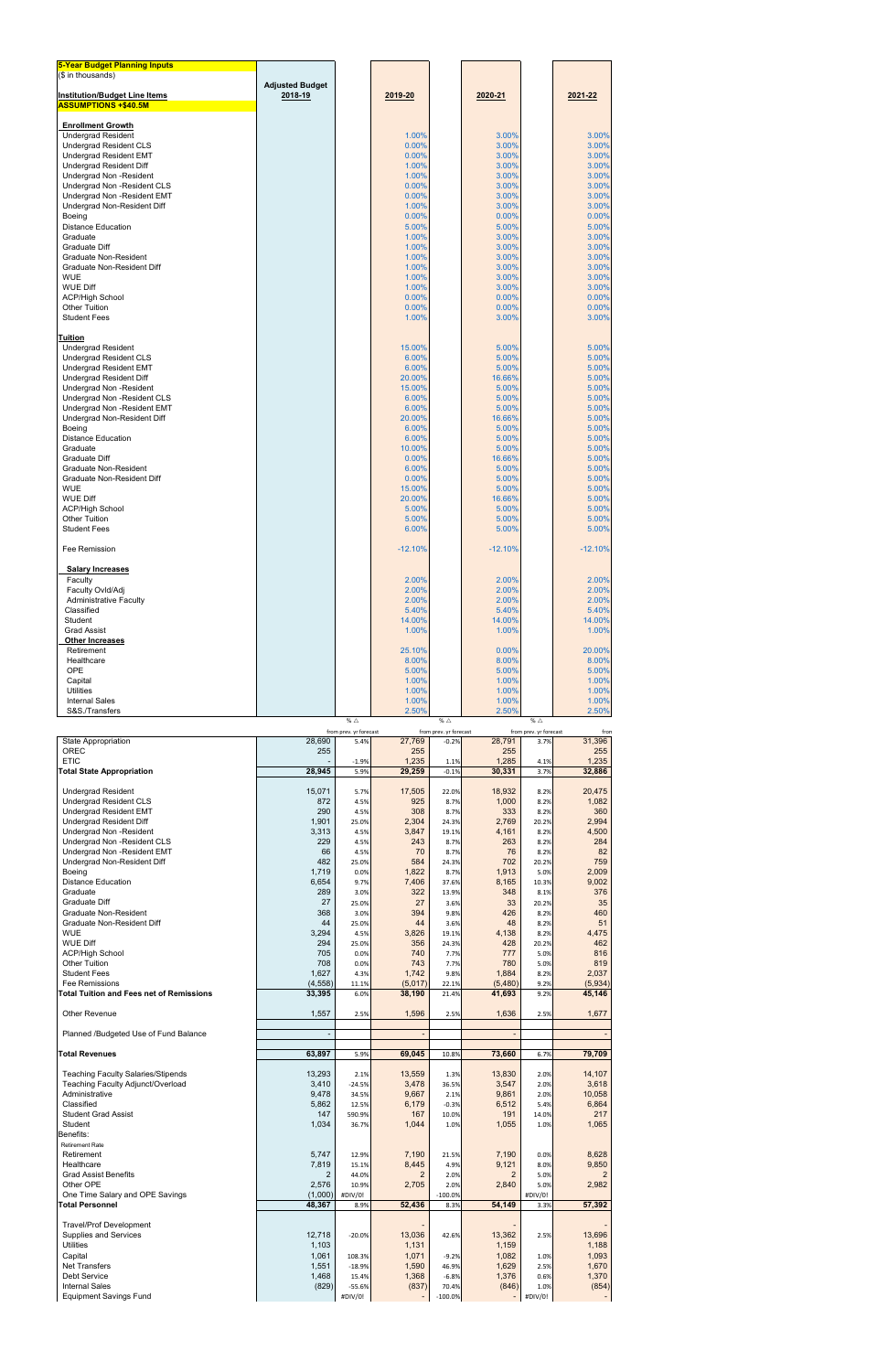| 5-Year Budget Planning Inputs                |                        |                   |         |       |         |      |         |
|----------------------------------------------|------------------------|-------------------|---------|-------|---------|------|---------|
| (\$ in thousands)                            |                        |                   |         |       |         |      |         |
|                                              | <b>Adjusted Budget</b> |                   |         |       |         |      |         |
| <b>Institution/Budget Line Items</b>         | 2018-19                |                   | 2019-20 |       | 2020-21 |      | 2021-22 |
| <b>ASSUMPTIONS +\$40.5M</b>                  |                        |                   |         |       |         |      |         |
| <b>Total Other Costs</b>                     | 17,072                 | 11.4%             | 17,358  | 15.5% | 17,763  | 2.3% | 18,163  |
|                                              |                        |                   |         |       |         |      |         |
| <b>Total Expenditures and Transfers-Out</b>  | 65,439                 | 9.5%              | 69,795  | 10.0% | 71,911  | 3.0% | 75,555  |
| <b>Net from Operations</b>                   | (1, 543)               |                   | (749)   |       | 1,749   |      | 4,154   |
| Transfers In                                 |                        |                   |         |       |         |      |         |
| Transfers out                                | (549)                  |                   |         |       |         |      |         |
| <b>Special Projects</b>                      |                        |                   |         |       |         |      |         |
| <b>Contingency Fund</b>                      |                        |                   |         |       |         |      |         |
| Strategic Fund/Salary Pool                   |                        |                   |         |       |         |      |         |
| Planned use of Carryforwards                 |                        |                   |         |       |         |      |         |
| Quasi Endowment                              |                        |                   |         |       |         |      |         |
| Change in Fund Balance                       | (2,091)                |                   | (749)   |       | 1,749   |      | 4,154   |
| <b>Additions to Fund Balance</b>             |                        |                   |         |       |         |      |         |
| Beginning Fund Balance                       |                        | 13,649 9.20.18 SC | 11,557  |       | 10,808  |      | 12,556  |
| Ending Fund Balance (Undedicated Resources)* | 11,557                 |                   | 10,808  |       | 12,556  |      | 16,711  |
|                                              |                        |                   |         |       |         |      |         |
| <b>Ending Fund Balance % of Revenue</b>      | 18.1%                  |                   | 15.7%   |       | 17.0%   |      | 21.0%   |

\*FY16 ending adjusted in final audit-April 2017

\*FY17 ending adjusted for move to quasi-endowment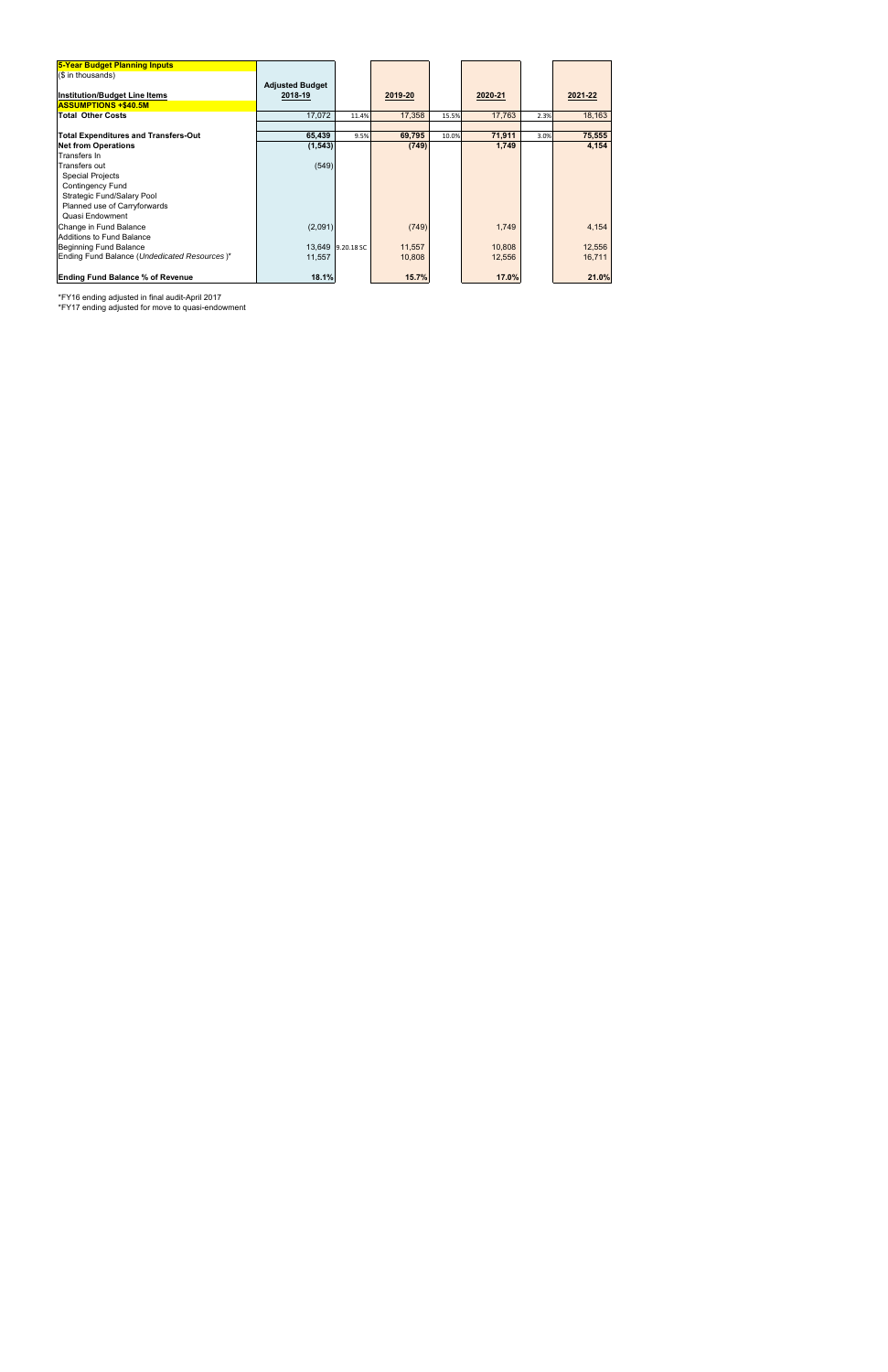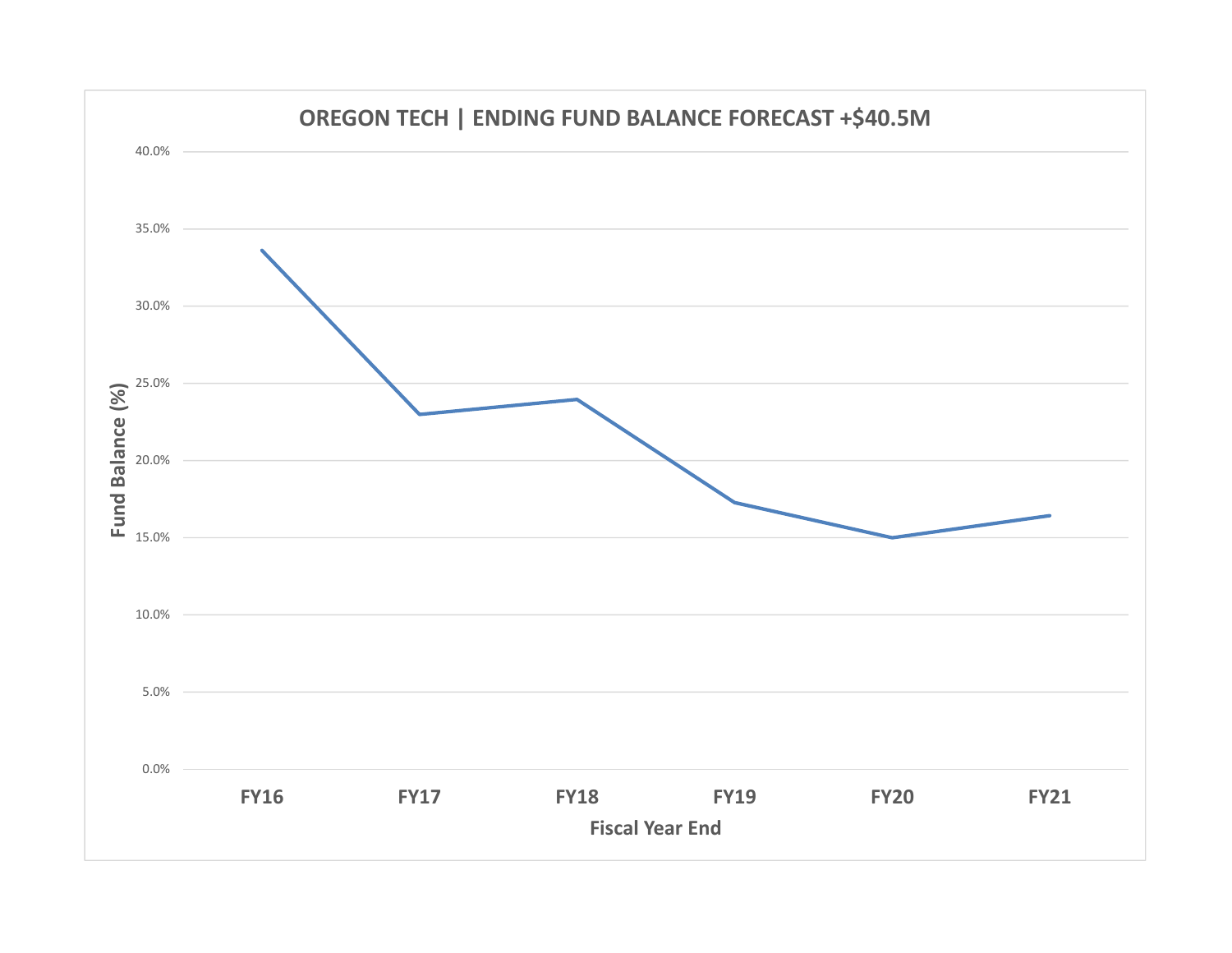| <b>5-Year Budget Planning Inputs</b>                               |                        |                        |                |                        |                |
|--------------------------------------------------------------------|------------------------|------------------------|----------------|------------------------|----------------|
| (\$ in thousands)                                                  |                        |                        |                |                        |                |
|                                                                    | <b>Adjusted Budget</b> |                        |                |                        |                |
| <b>Institution/Budget Line Items</b>                               | 2018-19                |                        | 2019-20        |                        | 2020-21        |
| <b>ASSUMPTIONS +120M</b>                                           |                        |                        |                |                        |                |
|                                                                    |                        |                        |                |                        |                |
| <b>Enrollment Growth</b>                                           |                        |                        |                |                        |                |
| <b>Undergrad Resident</b>                                          |                        |                        | 1.00%          |                        | 3.00%          |
| <b>Undergrad Resident CLS</b>                                      |                        |                        | 0.00%          |                        | 3.00%          |
| <b>Undergrad Resident EMT</b>                                      |                        |                        | 0.00%          |                        | 3.00%          |
| <b>Undergrad Resident Diff</b>                                     |                        |                        | 1.00%          |                        | 3.00%          |
| <b>Undergrad Non-Resident</b>                                      |                        |                        | 1.00%          |                        | 3.00%          |
| <b>Undergrad Non -Resident CLS</b>                                 |                        |                        | 0.00%          |                        | 3.00%          |
| <b>Undergrad Non -Resident EMT</b>                                 |                        |                        | 0.00%          |                        | 3.00%          |
| <b>Undergrad Non-Resident Diff</b>                                 |                        |                        | 1.00%          |                        | 3.00%          |
| Boeing                                                             |                        |                        | 0.00%          |                        | 0.00%          |
| <b>Distance Education</b>                                          |                        |                        | 5.00%          |                        | 5.00%          |
| Graduate                                                           |                        |                        | 1.00%          |                        | 3.00%          |
| <b>Graduate Diff</b><br><b>Graduate Non-Resident</b>               |                        |                        | 1.00%          |                        | 3.00%          |
|                                                                    |                        |                        | 1.00%          |                        | 3.00%          |
| <b>Graduate Non-Resident Diff</b>                                  |                        |                        | 1.00%          |                        | 3.00%          |
| <b>WUE</b><br><b>WUE Diff</b>                                      |                        |                        | 1.00%<br>1.00% |                        | 3.00%<br>3.00% |
| <b>ACP/High School</b>                                             |                        |                        | 0.00%          |                        | 0.00%          |
| <b>Other Tuition</b>                                               |                        |                        | 0.00%          |                        | 0.00%          |
| <b>Student Fees</b>                                                |                        |                        | 1.00%          |                        | 3.00%          |
|                                                                    |                        |                        |                |                        |                |
| <b>Tuition</b>                                                     |                        |                        |                |                        |                |
| <b>Undergrad Resident</b>                                          |                        |                        | 5.00%          |                        | 5.00%          |
| <b>Undergrad Resident CLS</b>                                      |                        |                        | 5.00%          |                        | 5.00%          |
| <b>Undergrad Resident EMT</b>                                      |                        |                        | 5.00%          |                        | 5.00%          |
|                                                                    |                        |                        | 20.00%         |                        | 16.66%         |
| <b>Undergrad Resident Diff</b>                                     |                        |                        | 5.00%          |                        | 5.00%          |
| <b>Undergrad Non-Resident</b>                                      |                        |                        | 5.00%          |                        | 5.00%          |
| <b>Undergrad Non -Resident CLS</b><br>Undergrad Non - Resident EMT |                        |                        | 5.00%          |                        | 5.00%          |
| <b>Undergrad Non-Resident Diff</b>                                 |                        |                        | 20.00%         |                        | 16.66%         |
| <b>Boeing</b>                                                      |                        |                        | 6.00%          |                        | 5.00%          |
| <b>Distance Education</b>                                          |                        |                        | 6.00%          |                        | 5.00%          |
| Graduate                                                           |                        |                        | 10.00%         |                        | 5.00%          |
| <b>Graduate Diff</b>                                               |                        |                        | 0.00%          |                        | 16.66%         |
| <b>Graduate Non-Resident</b>                                       |                        |                        | 6.00%          |                        | 5.00%          |
| <b>Graduate Non-Resident Diff</b>                                  |                        |                        | 0.00%          |                        | 5.00%          |
| <b>WUE</b>                                                         |                        |                        | 5.00%          |                        | 5.00%          |
| <b>WUE Diff</b>                                                    |                        |                        | 20.00%         |                        | 16.66%         |
| <b>ACP/High School</b>                                             |                        |                        | 5.00%          |                        | 5.00%          |
| <b>Other Tuition</b>                                               |                        |                        | 5.00%          |                        | 5.00%          |
| <b>Student Fees</b>                                                |                        |                        | 6.00%          |                        | 5.00%          |
|                                                                    |                        |                        |                |                        |                |
| Fee Remission                                                      |                        |                        | $-12.10%$      |                        | $-12.10%$      |
|                                                                    |                        |                        |                |                        |                |
| <b>Salary Increases</b>                                            |                        |                        |                |                        |                |
| Faculty                                                            |                        |                        | 2.00%          |                        | 2.00%          |
| Faculty Ovld/Adj                                                   |                        |                        | 2.00%          |                        | 2.00%          |
| <b>Administrative Faculty</b>                                      |                        |                        | 2.00%          |                        | 2.00%          |
| Classified                                                         |                        |                        | 5.40%          |                        | 5.40%          |
| <b>Student</b>                                                     |                        |                        | 14.00%         |                        | 14.00%         |
| <b>Grad Assist</b>                                                 |                        |                        | 1.00%          |                        | 1.00%          |
| Other Increases                                                    |                        |                        |                |                        |                |
| Retirement                                                         |                        |                        | 25.10%         |                        | 0.00%          |
| Healthcare                                                         |                        |                        | 8.00%          |                        | 8.00%          |
| <b>OPE</b>                                                         |                        |                        | 5.00%          |                        | 5.00%          |
| Capital                                                            |                        |                        | 1.00%          |                        | 1.00%          |
| <b>Utilities</b>                                                   |                        |                        | 1.00%          |                        | 1.00%          |
| <b>Internal Sales</b>                                              |                        |                        | 1.00%          |                        | 1.00%          |
| S&S./Transfers                                                     |                        |                        | 2.50%          |                        | 2.50%          |
|                                                                    |                        | % $\triangle$          |                | % $\triangle$          |                |
|                                                                    |                        | from prev. yr forecast |                | from prev. yr forecast | fron           |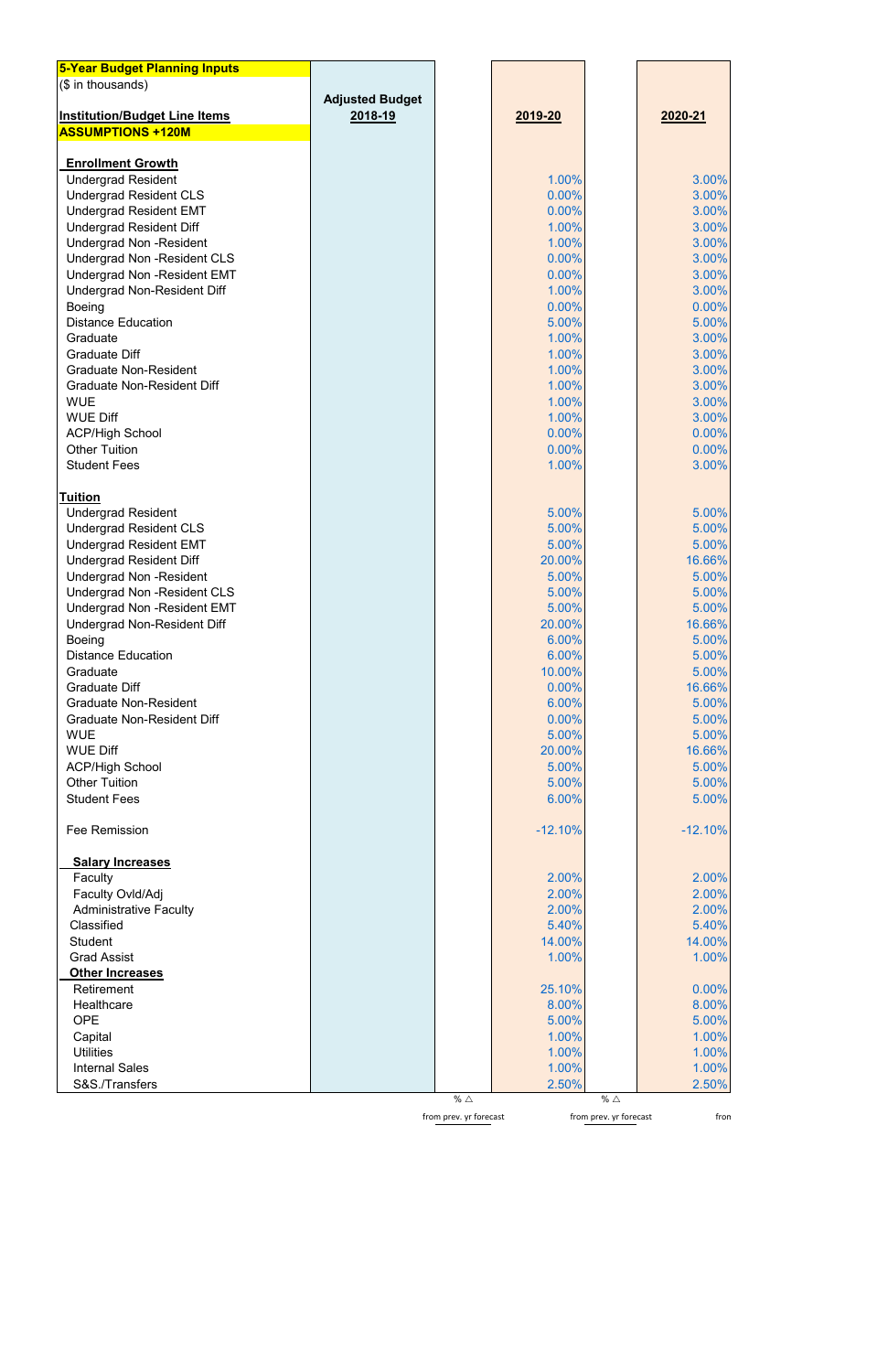| <b>5-Year Budget Planning Inputs</b>                             |                        |                   |                |               |                |
|------------------------------------------------------------------|------------------------|-------------------|----------------|---------------|----------------|
| (\$ in thousands)                                                |                        |                   |                |               |                |
|                                                                  | <b>Adjusted Budget</b> |                   |                |               |                |
| <b>Institution/Budget Line Items</b><br><b>ASSUMPTIONS +120M</b> | 2018-19                |                   | 2019-20        |               | 2020-21        |
| <b>State Appropriation</b>                                       | 28,690                 | 5.4%              | 29,782         | 7.0%          | 30,869         |
| <b>OREC</b>                                                      | 255                    |                   | 255            |               | 255            |
| <b>ETIC</b>                                                      |                        | $-1.9%$           | 1,235          | 1.1%          | 1,285          |
| <b>Total State Appropriation</b>                                 | 28,945                 | 5.9%              | 31,272         | 6.7%          | 32,409         |
|                                                                  |                        |                   |                |               |                |
| <b>Undergrad Resident</b>                                        | 15,071                 | 5.7%              | 15,983         | 11.4%         | 17,285         |
| <b>Undergrad Resident CLS</b>                                    | 872                    | 4.5%              | 916            | 7.7%          | 991            |
| <b>Undergrad Resident EMT</b>                                    | 290                    | 4.5%              | 305            | 7.7%          | 330            |
| <b>Undergrad Resident Diff</b>                                   | 1,901                  | 25.0%             | 2,304          | 24.3%         | 2,769          |
| <b>Undergrad Non-Resident</b>                                    | 3,313                  | 4.5%              | 3,513          | 8.8%          | 3,799          |
| <b>Undergrad Non -Resident CLS</b>                               | 229                    | 4.5%              | 241            | 7.7%          | 260            |
| <b>Undergrad Non - Resident EMT</b>                              | 66                     | 4.5%              | 70             | 7.7%          | 75             |
| <b>Undergrad Non-Resident Diff</b>                               | 482                    | 25.0%             | 584            | 24.3%         | 702            |
| <b>Boeing</b>                                                    | 1,719                  | 0.0%              | 1,822          | 8.7%          | 1,913          |
| <b>Distance Education</b>                                        | 6,654                  | 9.7%              | 7,406          | 37.6%         | 8,165          |
| Graduate                                                         | 289                    | 3.0%              | 322            | 13.9%         | 348            |
| <b>Graduate Diff</b>                                             | 27                     | 25.0%             | 27             | 3.6%          | 33             |
| <b>Graduate Non-Resident</b>                                     | 368<br>44              | 3.0%              | 394            | 9.8%          | 426<br>48      |
| <b>Graduate Non-Resident Diff</b><br><b>WUE</b>                  |                        | 25.0%             | 44             | 3.6%          |                |
| <b>WUE Diff</b>                                                  | 3,294<br>294           | 4.5%<br>25.0%     | 3,494<br>356   | 8.8%<br>24.3% | 3,778<br>428   |
| <b>ACP/High School</b>                                           | 705                    | 0.0%              | 740            |               | 777            |
| <b>Other Tuition</b>                                             | 708                    | 0.0%              | 743            | 7.7%<br>7.7%  | 780            |
| <b>Student Fees</b>                                              | 1,627                  | 4.3%              | 1,742          | 9.8%          | 1,884          |
| <b>Fee Remissions</b>                                            | (4, 558)               | 11.1%             | (4, 751)       | 15.6%         | (5, 192)       |
| <b>Total Tuition and Fees net of Remissions</b>                  | 33,395                 | 6.0%              | 36,253         | 15.3%         | 39,598         |
|                                                                  |                        |                   |                |               |                |
| <b>Other Revenue</b>                                             | 1,557                  | 2.5%              | 1,596          | 2.5%          | 1,636          |
|                                                                  |                        |                   |                |               |                |
| Planned /Budgeted Use of Fund Balance                            |                        |                   |                |               |                |
|                                                                  |                        |                   |                |               |                |
| <b>Total Revenues</b>                                            | 63,897                 | 5.9%              | 69,120         | 10.9%         | 73,643         |
|                                                                  |                        |                   |                |               |                |
| <b>Teaching Faculty Salaries/Stipends</b>                        | 13,293                 | 2.1%              | 13,559         | 1.3%          | 13,830         |
| <b>Teaching Faculty Adjunct/Overload</b>                         | 3,410                  | $-24.5%$          | 3,478          | 36.5%         | 3,547          |
| Administrative                                                   | 9,478                  | 34.5%             | 9,667          | 2.1%          | 9,861          |
| Classified                                                       | 5,862                  | 12.5%             | 6,179          | $-0.3%$       | 6,512          |
| <b>Student Grad Assist</b>                                       | 147                    | 590.9%            | 167            | 10.0%         | 191            |
| <b>Student</b>                                                   | 1,034                  | 36.7%             | 1,044          | 1.0%          | 1,055          |
| Benefits:                                                        |                        |                   |                |               |                |
| <b>Retirement Rate</b>                                           |                        |                   |                |               |                |
| Retirement                                                       | 5,747                  | 12.9%             | 7,190          | 21.5%         | 7,190          |
| Healthcare                                                       | 7,819                  | 15.1%             | 8,445          | 4.9%          | 9,121          |
| <b>Grad Assist Benefits</b>                                      | $\overline{2}$         | 44.0%             | $\overline{2}$ | 2.0%          | $\overline{2}$ |
| Other OPE                                                        | 2,576                  | 10.9%             | 2,705          | 2.0%          | 2,840          |
| One Time Salary and OPE Savings<br><b>Total Personnel</b>        | (1,000)                | #DIV/0!           |                | $-100.0%$     |                |
|                                                                  | 48,367                 | 8.9%              | 52,436         | 8.3%          | 54,149         |
| <b>Travel/Prof Development</b>                                   |                        |                   |                |               |                |
| <b>Supplies and Services</b>                                     | 12,718                 | $-20.0%$          | 13,036         | 42.6%         | 13,362         |
| <b>Utilities</b>                                                 | 1,103                  |                   | 1,131          |               | 1,159          |
| Capital                                                          | 1,061                  | 108.3%            | 1,071          | $-9.2%$       | 1,082          |
| <b>Net Transfers</b>                                             | 1,551                  | $-18.9%$          | 1,590          | 46.9%         | 1,629          |
| <b>Debt Service</b>                                              | 1,468                  | 15.4%             | 1,368          | $-6.8%$       | 1,376          |
| <b>Internal Sales</b>                                            | (829)                  | $-55.6%$          | (837)          | 70.4%         | (846)          |
| <b>Equipment Savings Fund</b>                                    |                        | #DIV/0!           |                | $-100.0%$     |                |
| <b>Total Other Costs</b>                                         | 17,072                 | 11.4%             | 17,358         | 15.5%         | 17,763         |
|                                                                  |                        |                   |                |               |                |
| <b>Total Expenditures and Transfers-Out</b>                      | 65,439                 | 9.5%              | 69,795         | 10.0%         | 71,911         |
| <b>Net from Operations</b>                                       | (1, 543)               |                   | (674)          |               | 1,732          |
| <b>Transfers In</b>                                              |                        |                   |                |               |                |
| <b>Transfers out</b>                                             | (549)                  |                   |                |               |                |
| <b>Special Projects</b>                                          |                        |                   |                |               |                |
| <b>Contingency Fund</b>                                          |                        |                   |                |               |                |
| <b>Strategic Fund/Salary Pool</b>                                |                        |                   |                |               |                |
| Planned use of Carryforwards                                     |                        |                   |                |               |                |
| <b>Quasi Endowment</b>                                           |                        |                   |                |               |                |
| Change in Fund Balance                                           | (2,091)                |                   | (674)          |               | 1,732          |
| <b>Additions to Fund Balance</b>                                 |                        |                   |                |               |                |
| <b>Beginning Fund Balance</b>                                    |                        | 13,649 9.20.18 SC | 11,557         |               | 10,883         |
| <b>Ending Fund Balance (Undedicated Resource</b>                 | 11,557                 |                   | 10,883         |               | 12,615         |
| <b>Ending Fund Balance % of Revenue</b>                          | 18.1%                  |                   | 15.7%          |               | 17.1%          |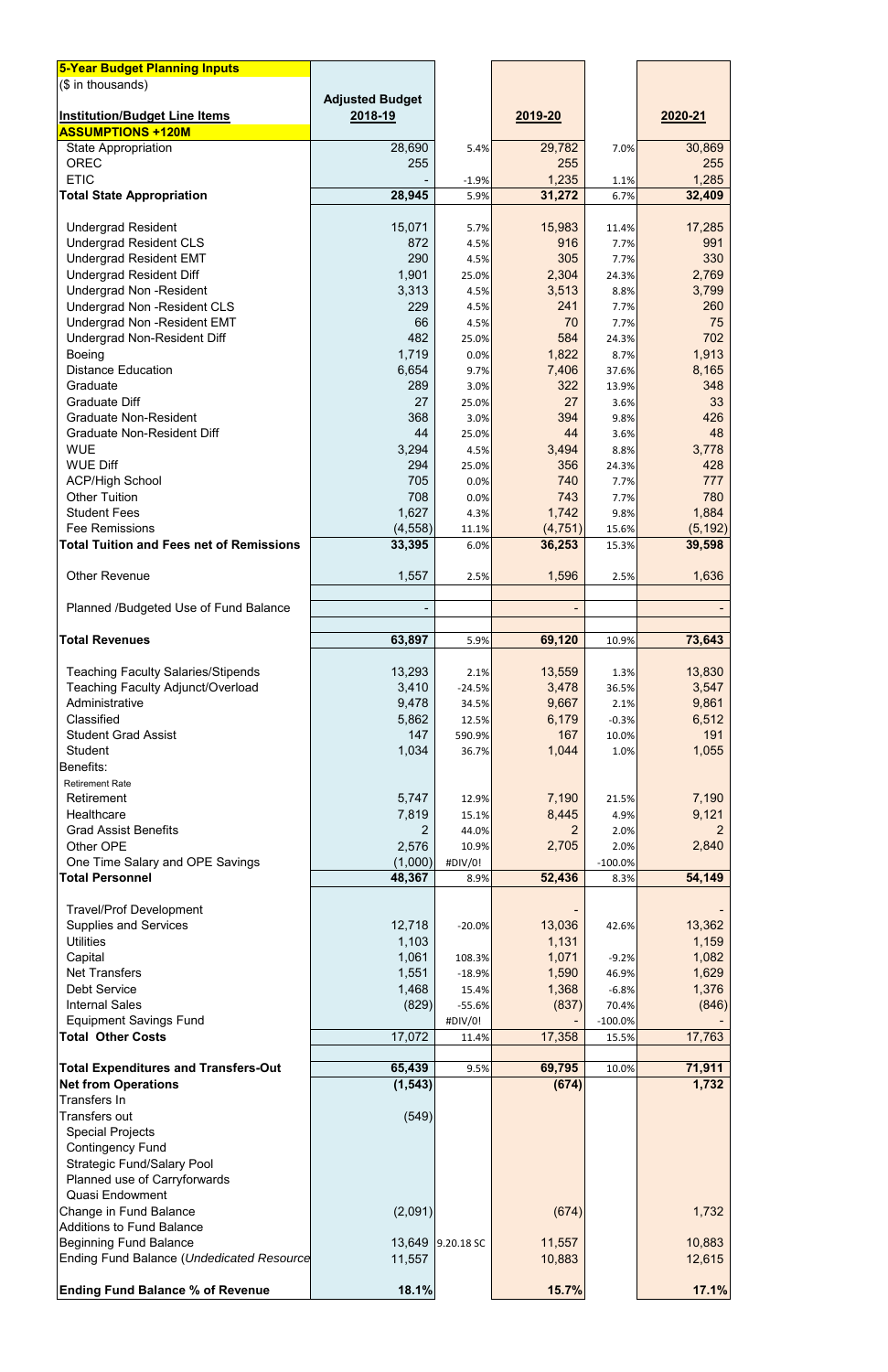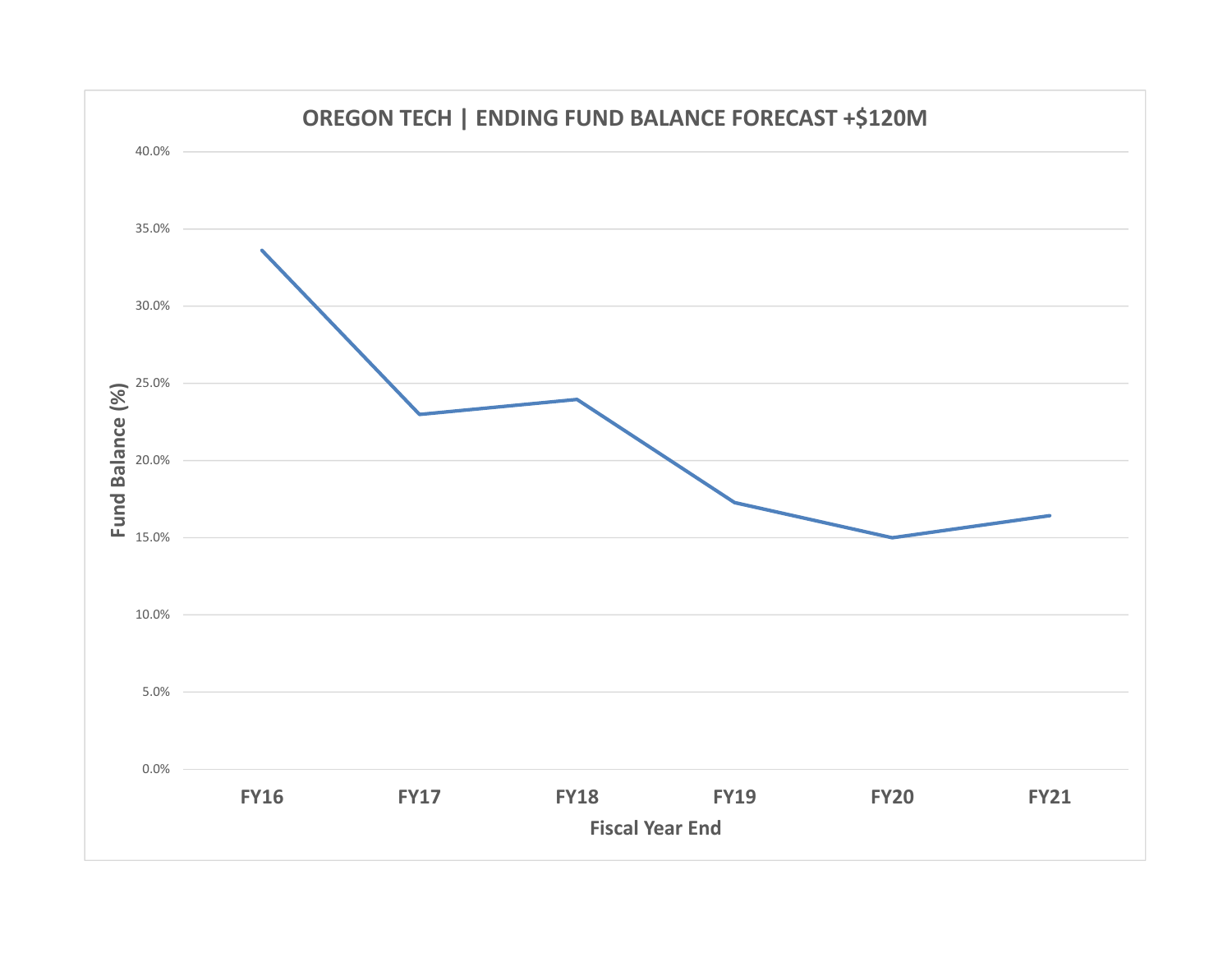| <b>5-Year Budget Planning Inputs</b><br>(\$ in thousands)                                        |                                   |                                |                                  |                                 |                             |                                                         |
|--------------------------------------------------------------------------------------------------|-----------------------------------|--------------------------------|----------------------------------|---------------------------------|-----------------------------|---------------------------------------------------------|
| <b>Institution/Budget Line Items</b>                                                             | <b>Adjusted Budget</b><br>2018-19 |                                | <u>2019-20</u>                   |                                 | 2020-21                     |                                                         |
| <b>ASSUMPTIONS +186M</b>                                                                         |                                   |                                |                                  |                                 |                             |                                                         |
| <b>Enrollment Growth</b><br>Undergrad Resident                                                   |                                   |                                | 1.00%                            |                                 | 2.00%                       |                                                         |
| Undergrad Resident CLS<br>Undergrad Resident EMT                                                 |                                   |                                | 0.00%<br>0.00%                   |                                 | 0.00%<br>0.00%              |                                                         |
| Undergrad Resident Diff<br>Undergrad Non -Resident                                               |                                   |                                | 1.00%<br>1.00%<br>0.00%          |                                 | 2.00%<br>2.00%<br>0.00%     |                                                         |
| Undergrad Non -Resident CLS<br>Undergrad Non -Resident EMT                                       |                                   |                                | 0.00%<br>1.00%                   |                                 | 0.00%                       |                                                         |
| Undergrad Non-Resident Diff<br>Boeina<br><b>Distance Education</b>                               |                                   |                                | 0.00%<br>5.00%                   |                                 | 2.00%<br>0.00%<br>5.00%     |                                                         |
| Graduate<br>Graduate Diff                                                                        |                                   |                                | 1.00%<br>1.00%                   |                                 | 2.00%<br>2.00%              |                                                         |
| Graduate Non-Resident<br>Graduate Non-Resident Diff                                              |                                   |                                | 1.00%<br>1.00%                   |                                 | 2.00%<br>2.00%              |                                                         |
| <b>WUE</b><br><b>WUE Diff</b>                                                                    |                                   |                                | 1.00%<br>1.00%                   |                                 | 2.00%<br>2.00%              |                                                         |
| <b>ACP/High School</b><br>Other Tuition                                                          |                                   |                                | 0.00%<br>0.00%                   |                                 | 0.00%<br>0.00%              |                                                         |
| <b>Student Fees</b>                                                                              |                                   |                                | 1.00%                            |                                 | 2.00%                       |                                                         |
| Tuition<br><b>Undergrad Resident</b>                                                             |                                   |                                | 4.00%                            |                                 | 5.00%<br>5.00%              |                                                         |
| Undergrad Resident CLS<br>Undergrad Resident EMT<br>Undergrad Resident Diff                      |                                   |                                | 4.00%<br>4.00%<br>20.00%         |                                 | 5.00%<br>16.66%             |                                                         |
| Undergrad Non -Resident<br>Undergrad Non -Resident CLS                                           |                                   |                                | 4.00%<br>4.00%                   |                                 | 5.00%<br>5.00%              |                                                         |
| Undergrad Non -Resident EMT<br>Undergrad Non-Resident Diff                                       |                                   |                                | 4.00%<br>20.00%                  |                                 | 5.00%<br>16.66%             |                                                         |
| Boeing<br><b>Distance Education</b>                                                              |                                   |                                | 6.00%<br>6.00%                   |                                 | 5.00%<br>5.00%              |                                                         |
| Graduate<br><b>Graduate Diff</b>                                                                 |                                   |                                | 10.00%<br>0.00%                  |                                 | 5.00%<br>16.66%             |                                                         |
| Graduate Non-Resident<br>Graduate Non-Resident Diff                                              |                                   |                                | 6.00%<br>0.00%                   |                                 | 5.00%<br>5.00%              |                                                         |
| <b>WUE</b><br><b>WUE Diff</b>                                                                    |                                   |                                | 4.00%<br>20.00%                  |                                 | 5.00%<br>16.66%             |                                                         |
| <b>ACP/High School</b><br>Other Tuition                                                          |                                   |                                | 5.00%<br>5.00%                   |                                 | 5.00%<br>5.00%              |                                                         |
| <b>Student Fees</b><br>Fee Remission                                                             |                                   |                                | 6.00%<br>$-12.10%$               |                                 | 5.00%<br>$-12.10%$          |                                                         |
| <b>Salary Increases</b>                                                                          |                                   |                                |                                  |                                 |                             |                                                         |
| Faculty<br>Faculty Ovld/Adj                                                                      |                                   |                                | 2.00%<br>2.00%                   |                                 | 2.00%<br>2.00%              |                                                         |
| Administrative Faculty<br>Classified                                                             |                                   |                                | 2.00%<br>5.40%                   |                                 | 2.00%<br>5.40%              |                                                         |
| Student<br>Grad Assist                                                                           |                                   |                                | 14.00%<br>1.00%                  |                                 | 14.00%<br>1.00%             |                                                         |
| <b>Other Increases</b><br>Retirement<br>Healthcare                                               |                                   |                                | 25.10%<br>8.00%                  |                                 | 0.00%<br>8.00%              |                                                         |
| OPE<br>Capital                                                                                   |                                   |                                | 5.00%<br>1.00%                   |                                 | 5.00%<br>1.00%              |                                                         |
| <b>Utilities</b><br><b>Internal Sales</b>                                                        |                                   |                                | 1.00%<br>1.00%                   |                                 | 1.00%<br>1.00%              |                                                         |
| S&S./Transfers                                                                                   |                                   | % $\triangle$                  | 2.50%                            | % $\triangle$                   | 2.50%                       | % $\triangle$                                           |
| State Appropriation<br>OREC                                                                      | 28,690<br>255                     | from prev. yr forecast<br>5.4% | 31,230<br>255                    | from prev. yr forecast<br>12.2% | 32,361<br>255               | from prev. yr fore<br>3.6%                              |
|                                                                                                  |                                   |                                |                                  |                                 |                             |                                                         |
| <b>ETIC</b><br><b>Total State Appropriation</b>                                                  | 28,945                            | $-1.9%$<br>5.9%                | 1,235<br>32,719                  | 1.1%<br>11.7%                   | 1,285<br>33,901             | 4.1%<br>3.6%                                            |
| <b>Undergrad Resident</b>                                                                        | 15,071                            | 5.7%                           | 15,831                           | 10.3%                           | 16,955                      | 7.1%                                                    |
| Undergrad Resident CLS<br>Undergrad Resident EMT                                                 | 872<br>290                        | 4.5%<br>4.5%                   | 907<br>302                       | 6.7%<br>6.7%                    | 953<br>317                  | 5.0%<br>5.0%                                            |
| Undergrad Resident Diff<br>Undergrad Non -Resident                                               | 1,901<br>3,313                    | 25.0%<br>4.5%                  | 2,304<br>3,479                   | 24.3%<br>7.7%                   | 2,742<br>3,726              | 19.0%<br>7.1%                                           |
| Undergrad Non -Resident CLS<br>Undergrad Non -Resident EMT                                       | 229<br>66<br>482                  | 4.5%<br>4.5%<br>25.0%          | 239<br>69<br>584                 | 6.7%<br>6.7%<br>24.3%           | 250<br>73<br>695            | 5.0%<br>5.0%                                            |
| Undergrad Non-Resident Diff<br>Boeing<br><b>Distance Education</b>                               | 1,719<br>6,654                    | 0.0%<br>9.7%                   | 1,822<br>7,406                   | 8.7%<br>37.6%                   | 1,913<br>8,165              | 5.0%<br>10.3%                                           |
| Graduate<br>Graduate Diff                                                                        | 289<br>27                         | 3.0%<br>25.0%                  | 322<br>27                        | 13.9%<br>3.6%                   | 344<br>32                   | 7.1%                                                    |
| Graduate Non-Resident<br>Graduate Non-Resident Diff                                              | 368<br>44                         | 3.0%<br>25.0%                  | 394<br>44                        | 9.8%<br>3.6%                    | 421<br>47                   | 7.1%                                                    |
| <b>WUE</b><br><b>WUE Diff</b>                                                                    | 3,294<br>294                      | 4.5%<br>25.0%                  | 3,460<br>356                     | 7.7%<br>24.3%                   | 3,706<br>423                | 7.1%                                                    |
| <b>ACP/High School</b><br>Other Tuition                                                          | 705<br>708                        | 0.0%<br>0.0%                   | 740<br>743                       | 7.7%<br>7.7%                    | 777<br>780                  | 5.0%                                                    |
| <b>Student Fees</b><br>Fee Remissions<br><b>Total Tuition and Fees net of Remissions</b>         | 1,627<br>(4, 558)<br>33,395       | 4.3%<br>11.1%<br>6.0%          | 1,742<br>(4, 722)<br>36,048      | 9.8%<br>14.9%<br>14.6%          | 1,865<br>(5, 121)<br>39,065 | 8.4%<br>8.4%                                            |
| Other Revenue                                                                                    | 1,557                             | 2.5%                           | 1,596                            | 2.5%                            | 1,636                       | 19.0%<br>19.0%<br>7.1%<br>19.0%<br>5.0%<br>7.1%<br>2.5% |
| Planned /Budgeted Use of Fund Balance                                                            | $\blacksquare$                    |                                |                                  |                                 | ÷,                          |                                                         |
| <b>Total Revenues</b>                                                                            | 63,897                            | 5.9%                           | 70,363                           | 12.9%                           | 74,602                      |                                                         |
| <b>Teaching Faculty Salaries/Stipends</b><br>Teaching Faculty Adjunct/Overload                   | 13,293<br>3,410                   | 2.1%<br>$-24.5%$               | 13,559<br>3.478                  | 1.3%<br>36.5%                   | 13,830<br>3,547             | 2.0%                                                    |
| Administrative<br>Classified                                                                     | 9,478<br>5,862                    | 34.5%<br>12.5%                 | 9,667<br>6,179                   | 2.1%<br>$-0.3%$                 | 9,861<br>6,512              |                                                         |
| <b>Student Grad Assist</b><br>Student                                                            | 147<br>1,034                      | 590.9%<br>36.7%                | 167<br>1,044                     | 10.0%<br>1.0%                   | 191<br>1,055                | 14.0%<br>1.0%                                           |
| Benefits:<br><b>Retirement Rate</b>                                                              |                                   |                                |                                  |                                 |                             | 6.0%<br>2.0%<br>2.0%<br>5.4%                            |
| Retirement<br>Healthcare<br><b>Grad Assist Benefits</b>                                          | 5,747<br>7,819<br>2               | 12.9%<br>15.1%<br>44.0%        | 7,190<br>8,445<br>$\overline{2}$ | 21.5%<br>4.9%<br>2.0%           | 7,190<br>9,121<br>2         | 0.0%<br>8.0%<br>5.0%                                    |
| Other OPE<br>One Time Salary and OPE Savings                                                     | 2,576<br>(1,000)                  | 10.9%<br>#DIV/0!               | 2,705                            | 2.0%<br>$-100.0%$               | 2,840                       | 5.0%<br>#DIV/0!                                         |
| Total Personnel                                                                                  | 48,367                            | 8.9%                           | 52,436                           | 8.3%                            | 54,149                      | 3.3%                                                    |
| <b>Travel/Prof Development</b><br>Supplies and Services                                          | 12,718                            | $-20.0%$                       | 13,036                           | 42.6%                           | 13,362                      | 2.5%                                                    |
| Utilities<br>Capital<br>Net Transfers                                                            | 1,103<br>1,061<br>1,551           | 108.3%<br>$-18.9%$             | 1,131<br>1,071<br>1,590          | $-9.2%$<br>46.9%                | 1,159<br>1,082<br>1,629     | 1.0%                                                    |
| Debt Service<br><b>Internal Sales</b>                                                            | 1,468<br>(829)                    | 15.4%<br>$-55.6%$              | 1,368<br>(837)                   | $-6.8%$<br>70.4%                | 1,376<br>(846)              | 2.5%<br>0.6%<br>1.0%                                    |
| <b>Equipment Savings Fund</b><br><b>Total Other Costs</b>                                        | 17,072                            | #DIV/0!<br>11.4%               | 17,358                           | $-100.0%$<br>15.5%              | 17,763                      | #DIV/0!                                                 |
| <b>Total Expenditures and Transfers-Out</b>                                                      | 65,439                            | 9.5%                           | 69,795                           | 10.0%                           | 71,911                      |                                                         |
| <b>Net from Operations</b><br>Transfers In                                                       | (1, 543)                          |                                | 568                              |                                 | 2,690                       | 2.3%<br>3.0%                                            |
| Transfers out<br><b>Special Projects</b><br>Contingency Fund                                     | (549)                             |                                |                                  |                                 |                             |                                                         |
| Strategic Fund/Salary Pool<br>Planned use of Carryforwards                                       |                                   |                                |                                  |                                 |                             |                                                         |
| Quasi Endowment<br>Change in Fund Balance                                                        | (2,091)                           |                                | 568                              |                                 | 2,690                       |                                                         |
| Additions to Fund Balance<br>Beginning Fund Balance<br>Ending Fund Balance (Undedicated Resource | 13,649<br>11,557                  | 9.20.18 SC                     | 11,557<br>12,126                 |                                 | 12,126<br>14,816            |                                                         |